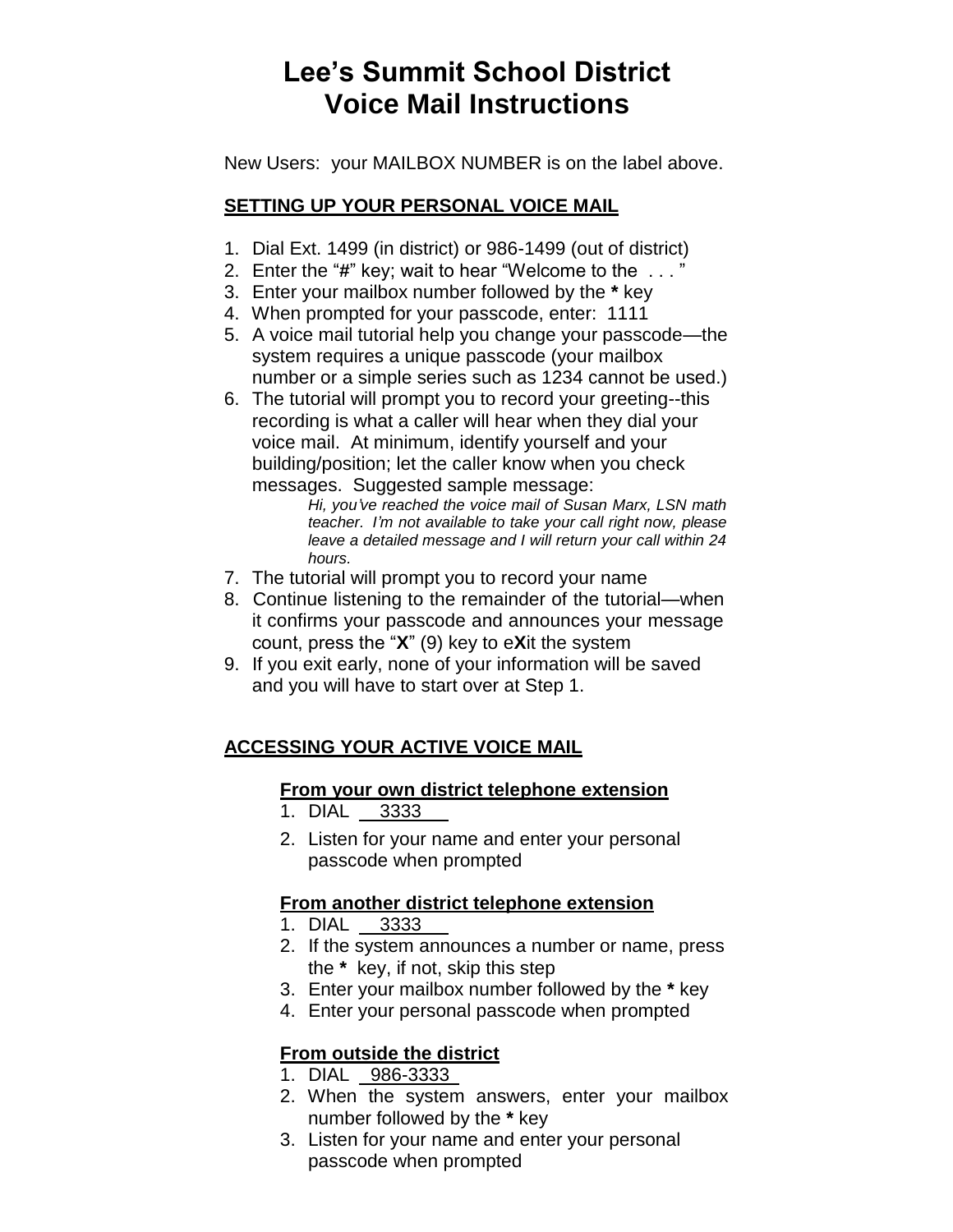#### **ONCE YOU HAVE LOGGED IN TO THE VOICE MAIL SYSTEM, YOU HAVE THE FOLLOWING FOUR OPTIONS:**

| <b>Number to</b><br><b>Press</b> | <b>Function</b>                                                                                    |
|----------------------------------|----------------------------------------------------------------------------------------------------|
| P(7)                             | <b>Play messages—unplayed</b><br>messages will play first; Press P<br>again to hear saved messages |
| M(6)                             | Make a message to send                                                                             |
|                                  | <b>User options</b>                                                                                |
|                                  | <b>EXit the current function</b>                                                                   |

### **PLAYING MESSAGES--Press P (7)**

The most frequently used options are listed below.

| Number to Press | Function                         |
|-----------------|----------------------------------|
| A(2)            | Answer the message               |
| G(4)            | Give the message to someone else |
| K(5)            | Keep the message                 |
| M(6)            | Make a new message               |
| D(3)            | Delete the message               |
| $\star$         | Rewind message (5 seconds)       |
| #               | Fast forward message (5 seconds) |
| U (8)           | Jump to the next message         |
|                 | Exit current function            |

### **MAKE A MESSAGE TO SEND—Press M (6)**

Use this option to send a message to another person on our voice mail system. After you press **M** (6) the system will prompt you for the "Recipient's" mailbox number. Enter the number or press **L** (5) to **L**ookup the recipient's number in the directory. Follow the prompts to record and send your message. You may send the message to multiple recipients.

### **USER OPTIONS—Press U (8)**

Follow the steps below to access User Options to make changes to your personal information. Within the User Options category you may make the following selections:

| <b>Number to Press</b> | <b>Function</b>             |
|------------------------|-----------------------------|
| G(4)                   | <b>Change your greeting</b> |
| N(6)                   | Change your name            |
|                        | Change your passcode        |